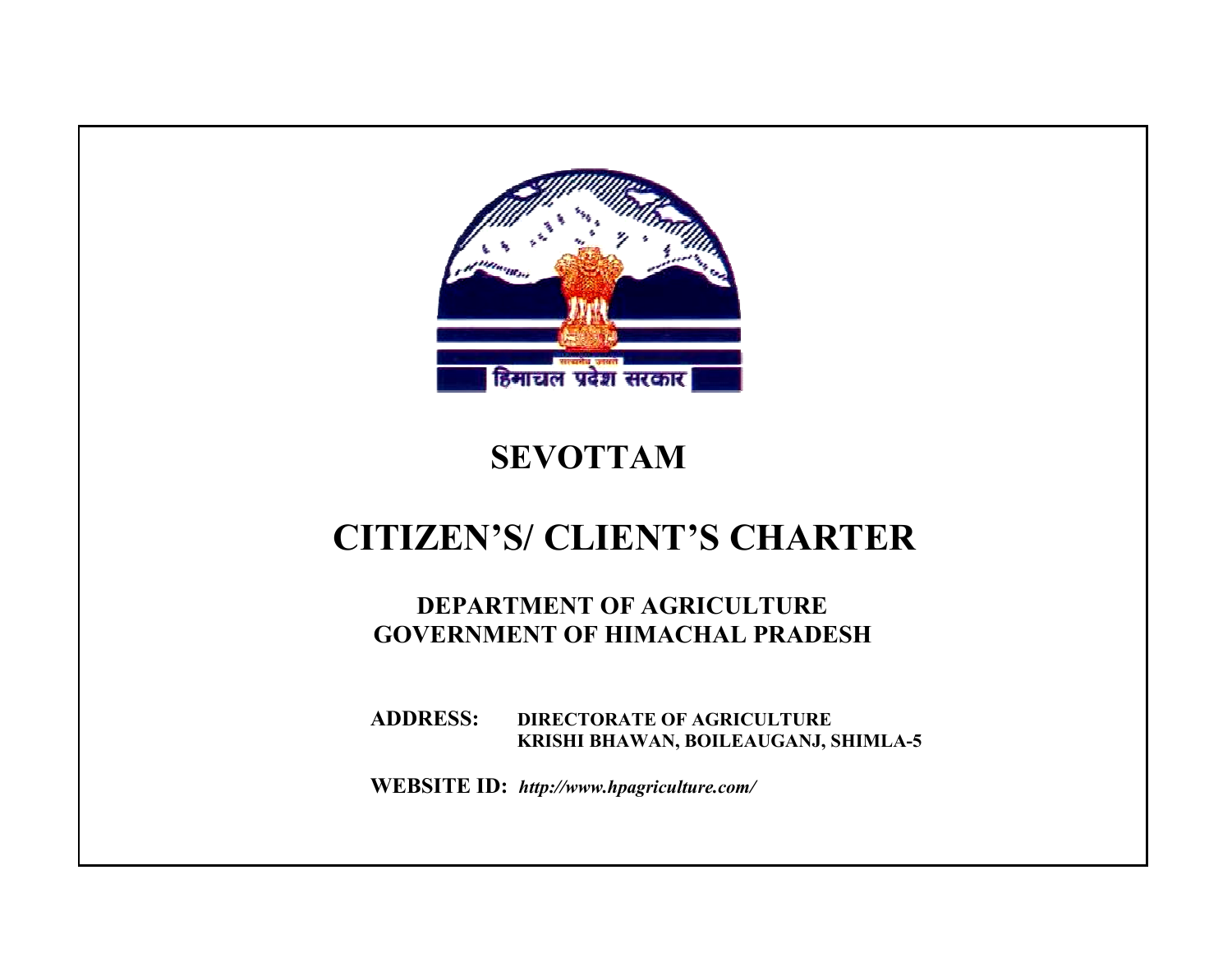## **Vision**

To make agriculture sustainable and viable occupation.

### **Mission**

To achieve targeted growth rate in agriculture by enhancing agriculture production and improving income level of all farmers by successful implementation of various schemes and programmes.

The department offers the following services to its citizens/ clients:

- 1. Transfer of technology for increased production and productivity.
- 2. Ensuring adequate and timely supply of agriculture inputs and their quality control.
- 3. To increase area under high value crops through diversification process and precision farming.
- 4. Promotion of new farm implements and machinery including gender friendly tools.

5. Conservation and management of natural resources through protection of agriculture lands, water harvesting, watershed management & micro irrigation.

6. Insurance cover to farmers and agricultural labourers in the event of sustaining injury or death during the operation of farm machinery.

7. To create irrigation facilities to the farmers through minor/tank irrigation schemes so as to obtain maximum returns from their land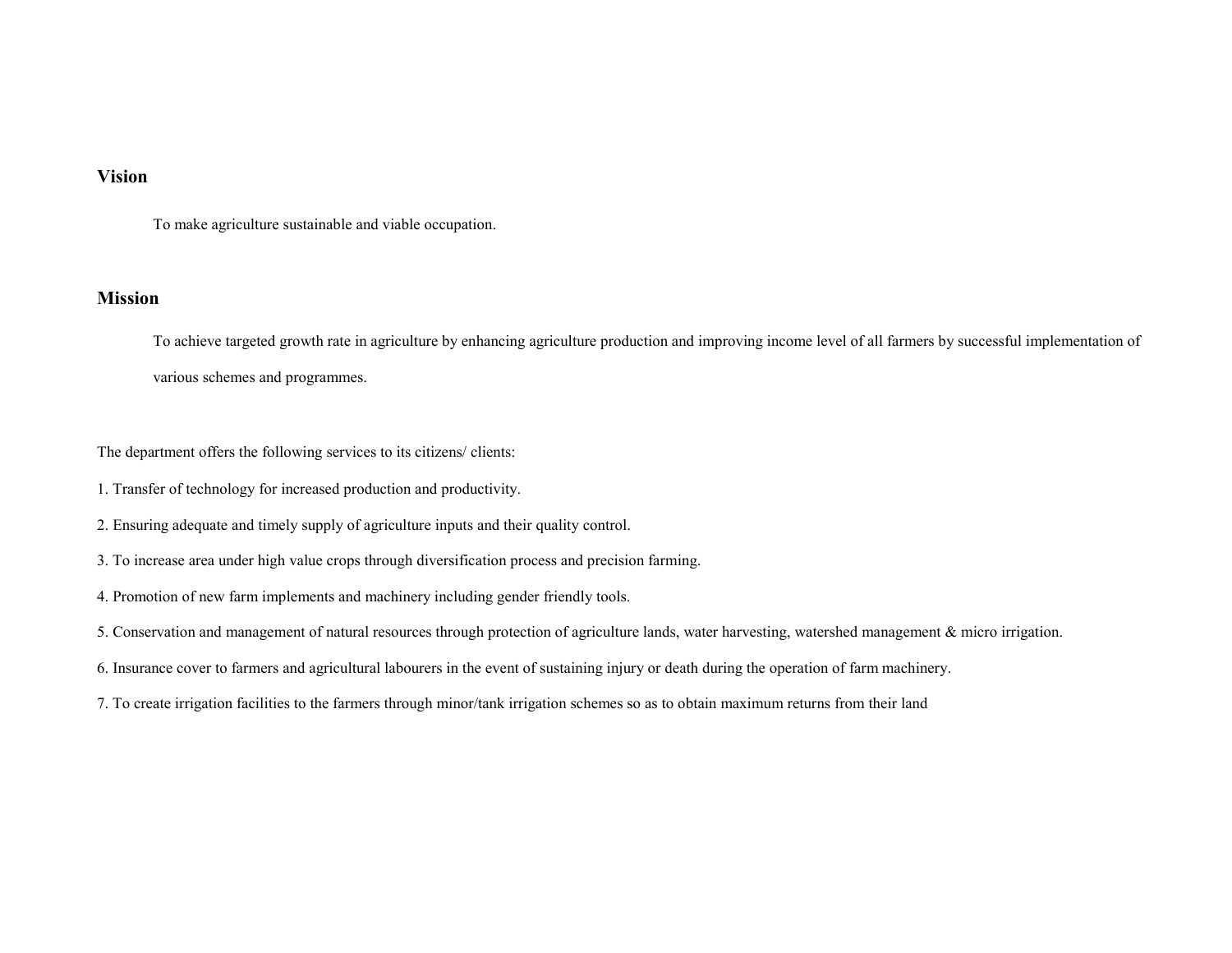## **SERVICE STANDARDS**

| <b>Sr</b><br>No | <b>Services</b>                                                                                             | Service/<br>performance<br><b>Standard</b>                 | <b>Contact Details of the</b><br><b>Responsible Officer</b>                                                                                   | <b>Process</b>                                                                                                                                                                             |                                                                                                         | <b>Documents Required/Eligibility Criteria</b>                                                                                                                                                                                                                                                                                                                                                                    | Fee (Rs.)<br>If any                                                                                                            |
|-----------------|-------------------------------------------------------------------------------------------------------------|------------------------------------------------------------|-----------------------------------------------------------------------------------------------------------------------------------------------|--------------------------------------------------------------------------------------------------------------------------------------------------------------------------------------------|---------------------------------------------------------------------------------------------------------|-------------------------------------------------------------------------------------------------------------------------------------------------------------------------------------------------------------------------------------------------------------------------------------------------------------------------------------------------------------------------------------------------------------------|--------------------------------------------------------------------------------------------------------------------------------|
| 1.              | Agriculture<br>Advisory Services/<br>providing guidance/<br>advice/information<br>on agril.<br>technologies | Immediate<br>(same day)<br>First come first<br>serve basis | Agri. Extension Officer/<br>Agri. Dev. Officer of<br>respective circles and<br>SMS (Agri.) of the<br>block                                    | Receiving /Listening to<br>the farmer's problems and<br>guiding him accordingly                                                                                                            | Personal contact                                                                                        |                                                                                                                                                                                                                                                                                                                                                                                                                   | Free of cost                                                                                                                   |
| 2.              | Soil Testing                                                                                                | 60 days                                                    | Soil Testing Officer of<br>the concerned district                                                                                             | Analysis of soil samples<br>received from the farmers                                                                                                                                      | Soil sample<br>Contact details of the farmer                                                            |                                                                                                                                                                                                                                                                                                                                                                                                                   | Free of cost                                                                                                                   |
| 3.              | Seed Dealer<br>Licence                                                                                      | 60 days                                                    | SMS/ADO of the<br>concerned block<br>Joint Director of<br>Agriculture, Directorate<br>of Agriculture, Shimla                                  | Examination of<br>Feasibility as per the Seed<br>Act1966/ Seed Rules<br>1968 and report to Jt.<br>Director through DDA of<br>concerned district for<br>examination and issue of<br>licence | Fresh dealer<br>licence<br>Renewal before<br>expiry date<br>Renewal Within 1<br>month of expiry<br>date | $1.$ Form $A$<br>(in duplicate)<br>2. Principal Certificates<br>3. Fee paid challan<br>4.Site map<br>5.Affidavit<br>6.NOC from PACS/GP<br>1.Form C<br>(in duplicate)<br>2. Principal Certificates<br>3. Fee paid challan<br>4. Site map<br>5.Affidavit<br>6.NOC from PACS/GP<br>1.Form C<br>(in duplicate)<br>2. Principal Certificates<br>3. Fee paid challan<br>4.Site map<br>5.Affidavit<br>6.NOC from PACS/GP | Rs. 50/-<br>Rs. 20/-<br>Rs. 20+25                                                                                              |
| 4.              | Grant of licence to<br>sell, stock or exhibit<br>for sale or distribute<br>pesticides                       | 30 days                                                    | ADO/SMS of the<br>concerned block<br>Dy Director of<br>Agriculture for 8<br>districts i.e, Solan,<br>Sirmour, Hamirpur,<br>Mandi, Una, Chamba | Examination of<br>Feasibility as per the<br>Insecticide Act1968/<br>Insecticide Rules 1971and<br>submission to the DDA<br>of concerned district for<br>examination and issue of            | Fresh dealer<br>licence                                                                                 | 1.Form VII<br>2. Fee paid challan<br>3. PrincipalCertificates (Form IX)<br>4. Site map                                                                                                                                                                                                                                                                                                                            | Rs. 20/- for<br>every<br>insecticide or<br>Rs. 300/-<br>maximum<br>For rural areas<br>the fees shall<br>be $1/5$ <sup>th</sup> |
|                 |                                                                                                             |                                                            | Bilaspur, Kangra,<br>Dy Director of Hort. for                                                                                                 | licence                                                                                                                                                                                    | Renewal of<br>licence                                                                                   | 1.Form VII<br>2. Fee paid challan                                                                                                                                                                                                                                                                                                                                                                                 | Rs. 20/- for<br>every                                                                                                          |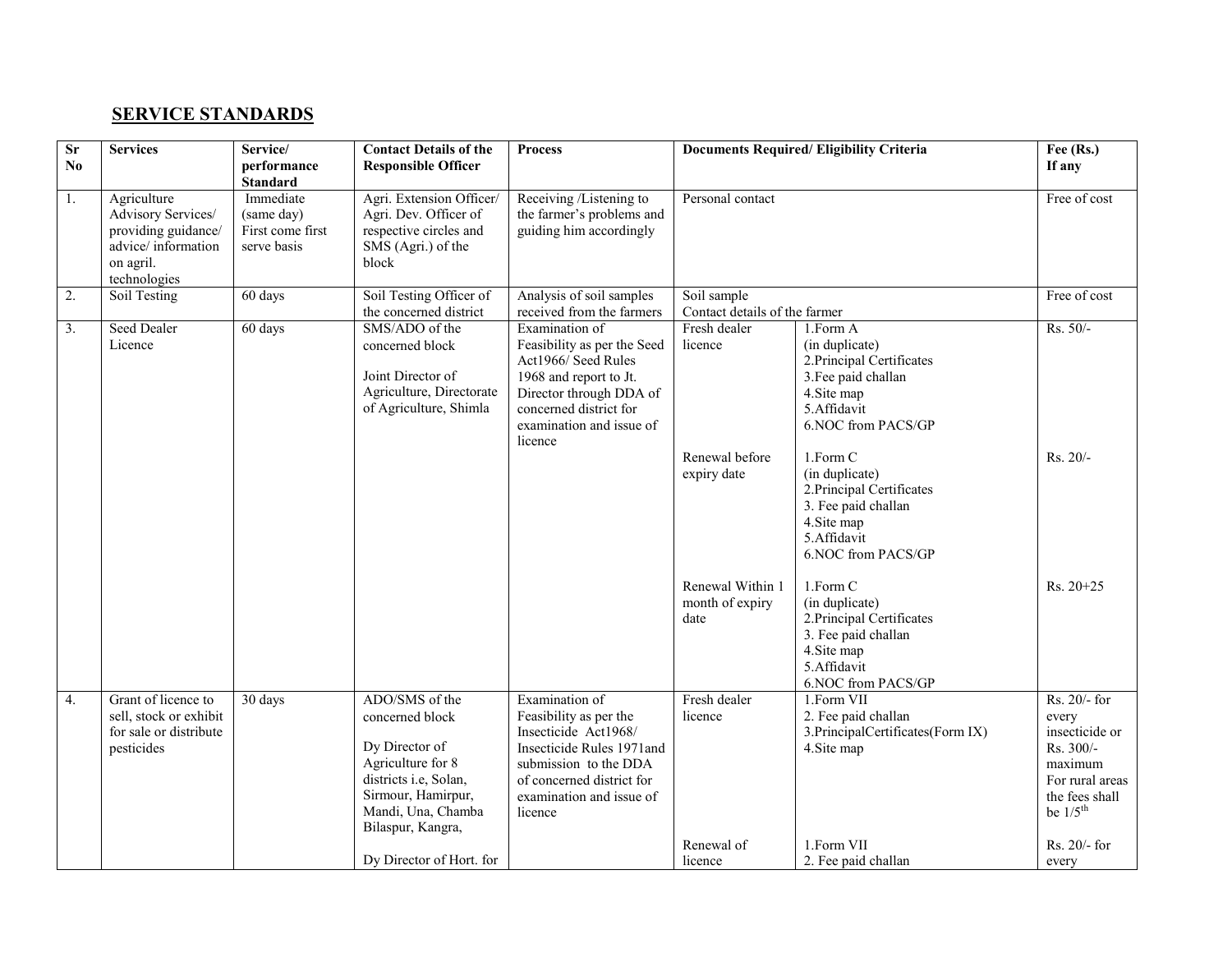|    |                                                                                                                                                                                                                  |                                                                              | 4 districts i.e, Shimla,<br>Kullu, Kinnaur, Lahul<br>& Spiti                                    |                                                                                                                                                         |                                                                                                                  |          | 3. Principal Certificates (Form IX)<br>4. Site map                                                                                                                                                                                                                                                                                                                                                                        | insecticide or<br>Rs. 300/-<br>maximum<br>For rural areas<br>the fees shall<br>be $1/5$ <sup>th</sup> |
|----|------------------------------------------------------------------------------------------------------------------------------------------------------------------------------------------------------------------|------------------------------------------------------------------------------|-------------------------------------------------------------------------------------------------|---------------------------------------------------------------------------------------------------------------------------------------------------------|------------------------------------------------------------------------------------------------------------------|----------|---------------------------------------------------------------------------------------------------------------------------------------------------------------------------------------------------------------------------------------------------------------------------------------------------------------------------------------------------------------------------------------------------------------------------|-------------------------------------------------------------------------------------------------------|
| 5. | Fertiliser licence                                                                                                                                                                                               | 30 days                                                                      | ADO/SMS of the<br>concerned block<br>Dy Director of<br>Agriculture of the<br>concerned district | Examination of<br>Feasibility as per the<br>Fertiliser Control Order<br>1985 and submission to<br>the DDA of concerned<br>district for examination      | Fresh dealer<br>licence                                                                                          |          | 1.Form A<br>(in duplicate)<br>2. Fee paid challan<br>3. Form "O" Certificate of source<br>4.Site map                                                                                                                                                                                                                                                                                                                      | Rs. 500/-                                                                                             |
|    |                                                                                                                                                                                                                  |                                                                              |                                                                                                 | and issue of licence                                                                                                                                    | Renewal before<br>expiry date                                                                                    |          | 1.Form C<br>(in duplicate)<br>2. Fee paid challan<br>3. Form "O"Certificate of source                                                                                                                                                                                                                                                                                                                                     | Rs. 500/-                                                                                             |
|    |                                                                                                                                                                                                                  |                                                                              |                                                                                                 |                                                                                                                                                         | Renewal Within 1<br>month of expiry<br>date                                                                      |          | 1.Form C<br>(in duplicate)<br>2. Fee paid challan<br>3. Form "O"Certificate of source                                                                                                                                                                                                                                                                                                                                     | Rs.500+60                                                                                             |
| 6. | Construction of<br>Poly house under Dr<br>Y S Parmar kisan<br>Swarozgar Yojana                                                                                                                                   | Sanction of poly<br>house-50 days                                            | SMS of the concerned<br>block                                                                   | Examination of<br>Feasibility and<br>submission to the DDA<br>of concerned district for<br>sanction                                                     | -Prescribed application form<br>-Jamabandi and tatima of land<br>-Affidavit on judicial paper attested by notary |          | $15%$ of the<br>total cost of<br>construction                                                                                                                                                                                                                                                                                                                                                                             |                                                                                                       |
|    |                                                                                                                                                                                                                  | Release of<br>subsidy after<br>completion and<br>bill submission-<br>45 days | Dy Director of<br>Agriculture of the<br>concerned district                                      | The farmer will intimate<br>the SMS (Agri) about<br>completion of poly house<br>and SMS (Agri) will raise<br>the subsidy bill to the<br>DDA for payment |                                                                                                                  |          |                                                                                                                                                                                                                                                                                                                                                                                                                           |                                                                                                       |
| 7. | Mukhya Mantri<br>Kisaan Evam<br>Khetihar Mazdoor<br>Jeevan Suraksha<br>(Compensation to<br>the farmers and<br>agricultural<br>labourers in the<br>event of sustaining<br>injury or death<br>during the operation | 60 days                                                                      | SMS of the concerned<br>block<br>Dy Director of<br>Agriculture of the<br>concerned district     | The SMS (Agri.) of the<br>block will forward the<br>claim along with his<br>report to Dy. Director<br>Agriculture for settlement<br>of claim.           | In case of<br>Death                                                                                              | Officer. | 1) The claim application on the prescribed<br>proforma from the legal heir of the deceased $\&$<br>verified by the Panchayat Pardhan/ Secretary of<br>the Panchayat $\&$ in case of municipality, by the<br>Municipal Commissioner/ Secretary/ Executive<br>2) Legal Heir certificate.<br>3) Post mortem report & death certificate issued<br>by the registered qualified medical practitioner<br>on prescribed proforma. | Free of cost                                                                                          |
|    | of farm machinery)                                                                                                                                                                                               |                                                                              |                                                                                                 |                                                                                                                                                         | In case of<br>Disability                                                                                         |          | 1) The claim application on the prescribed<br>proforma from the applicant verified by the<br>Panchayat Pradhan/Secretary of the Panchayat<br>& in case of Municipality by the Municipal<br>Commissioner/Secretary/ Executive Officer.<br>2) In case of medical treatment, disability<br>partial or complete or incapacitation of                                                                                          | Free of cost                                                                                          |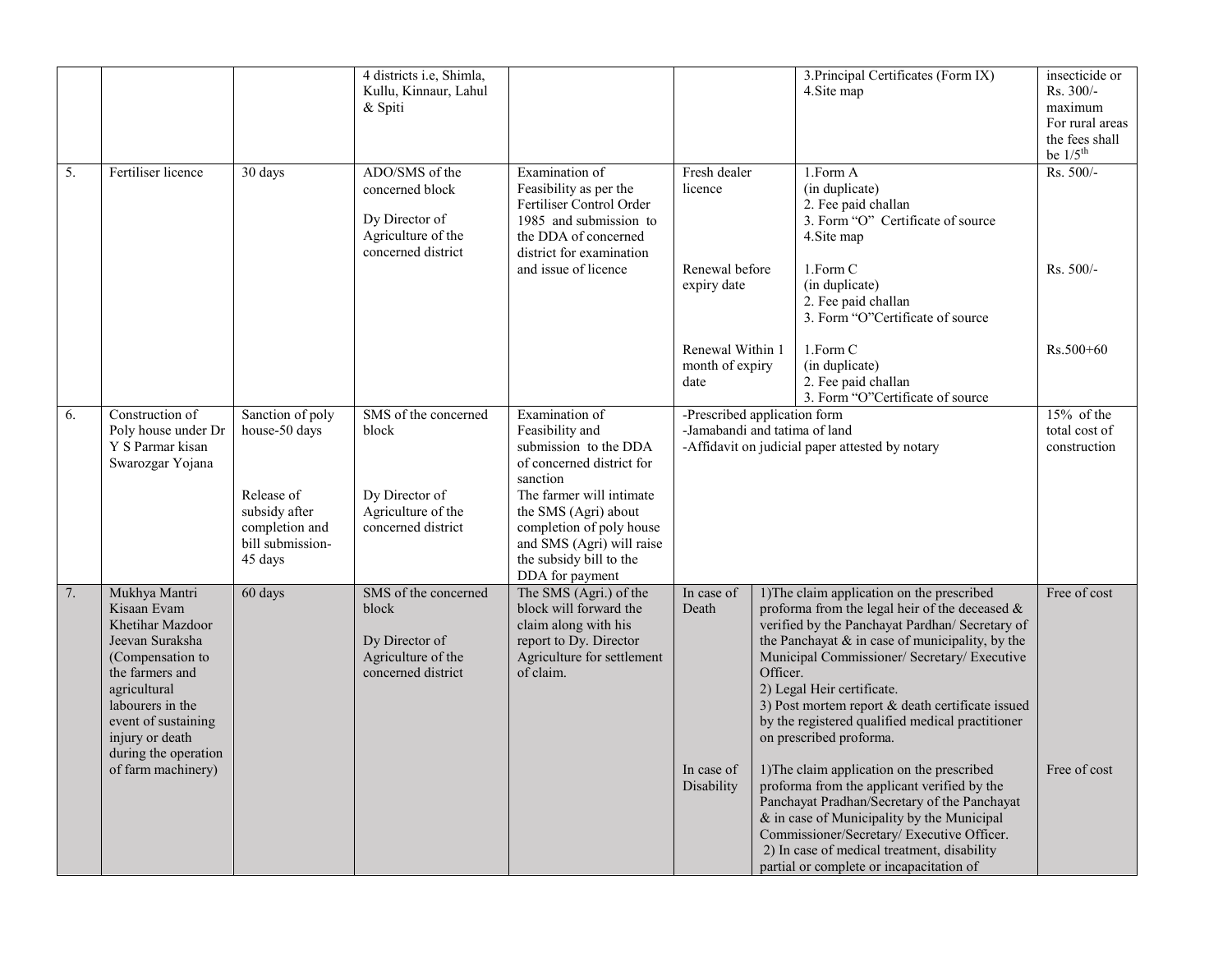|  |  |  | body/limb, the medical certificate of only<br>Registered Oualified Medical Practitioner shall |  |
|--|--|--|-----------------------------------------------------------------------------------------------|--|
|  |  |  | be accepted as per prescribed proforma.                                                       |  |
|  |  |  | 3) Photograph of the leftover limb be also                                                    |  |
|  |  |  | attached.                                                                                     |  |

NOC: No objection Certificate PACS: Primary Agril. Cooperative Society GP: Gram Panchayat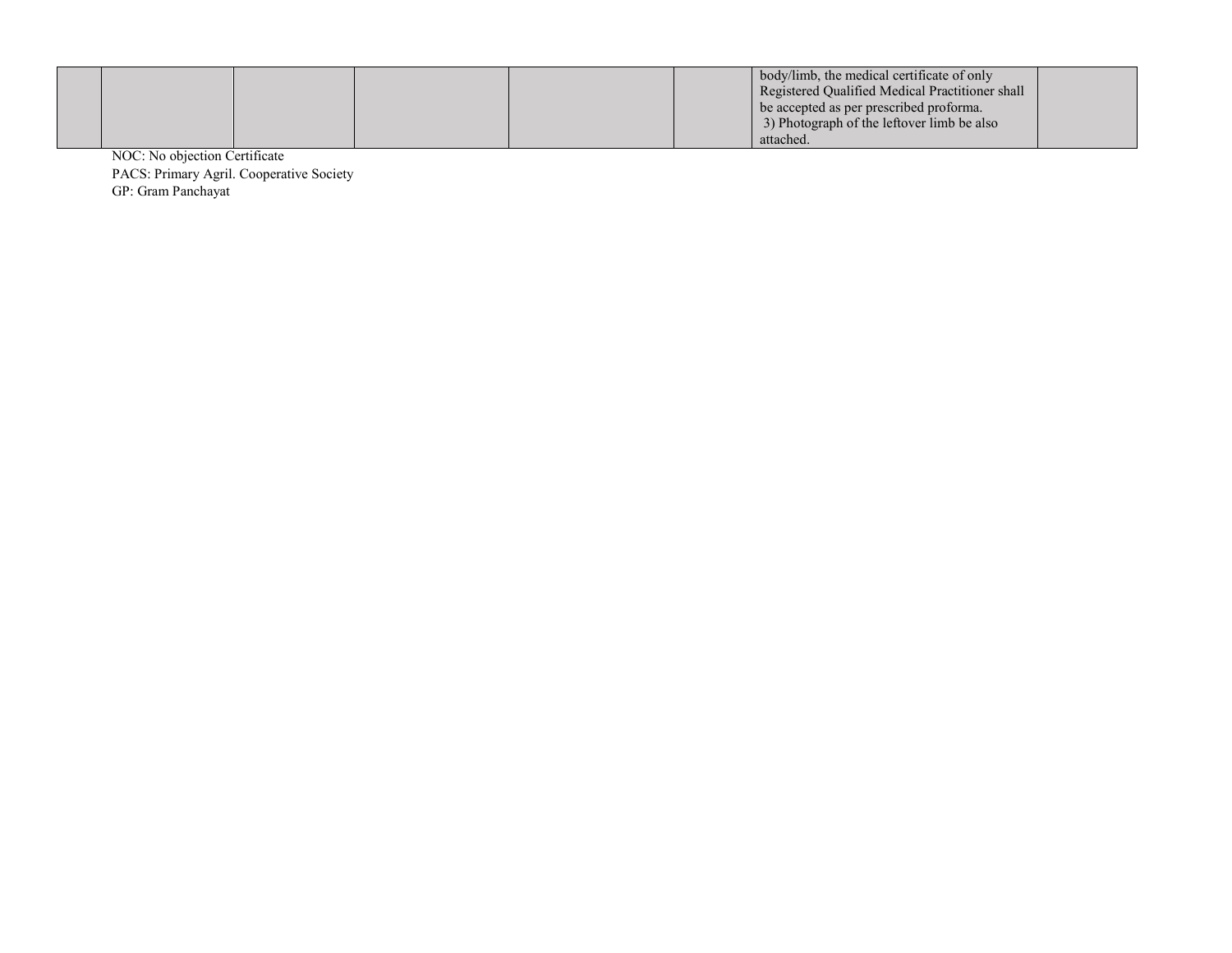## **Information on services:**

Information on the services can be obtained from the following district level officers:-

| Sr. No. | Name & Designation                                                    | <b>Address</b>                                                       | <b>STD</b><br>Code | Office  | Fax     | E.Mail                                           | <b>Mobile</b> |
|---------|-----------------------------------------------------------------------|----------------------------------------------------------------------|--------------------|---------|---------|--------------------------------------------------|---------------|
| 1.      | Sh. Balwant Thakur,<br>Dy Director of Agri, Bilaspur                  | Dy Director of Agri,<br>Bilaspur-174001                              | 01978              | 222454  | 223065  | ddabilaspur@ymail.com                            | 98172-96288   |
| 2.      | Sh. Anil Kumar Saklani,<br>Dy Director of Agri, Chamba                | Dy Director of Agri,<br>Chamba-176310                                | 01899              | 222206  | 225371  | ddachamba@ymail.com                              | 94184-52387   |
| 3.      | Sh. Albel Singh,<br>Dy Director of Agri, Hamirpur                     | Dy Director of Agri,<br>Hamirpur-177001                              | 01972              | 225482  | 222437  | ddahamirpur@ymail.com                            | 94180-46105   |
| 4.      | Sh. Rajinder Singh Verma,<br>Dy Director of Agri, Kullu               | Dy Director of Agri,<br>Kullu-175101                                 | 01902              | 222215  | 222541  | ddakullu@ymail.com                               | 94184-66767   |
| 5.      | Sh. Rakesh Kumar Kondal.<br>Dy Director of Agri, Mandi                | Dy Director of Agri, Mandi-<br>175001                                | 01905              | 236926  | 236922  | ddamandi@ymail.com                               | 94180-38662   |
| 6.      | Sh Kulwant Singh,<br>Dy Director of Agri, Sirmour                     | Dy Director of Agri,<br>Sirmour at Nahan-173001                      | 01702              | 222225  | 222277  | ddasirmour@ymail.com                             | 94183-37762   |
| 7.      | Sh. Desh Raj, Dy Director of<br>Agri, Kangra at Palampur              | Dy Director of Agri,<br>Palampur-176061                              | 01894              | 230528  | 223323  | ddakangra@ymail.com                              | 94180-17145   |
| 8.      | Dr. Rattan Singh Thakur,<br>Dy Director of Agri, Shimla               | Dy Director of Agri,<br>Shimla-171005                                | 0177               | 2831558 | 2831402 | ddashimla@ymail.com                              | 94180-77442   |
| 9.      | Sh. Harnam Singh.<br>Dy Director of Agri, Solan                       | Dy Director of Agri.<br>Solan-173212                                 | 01792              | 230734  | 231235  | ddasolan@ymail.com                               | 94180-05990   |
| 10.     | Sh. Yashpal Choudhary,<br>Dy Director of Agri, Una                    | Dy Director of Agri,<br>Una-1740303                                  | 01975              | 223082  | 226101  | ddauna@ymail.com                                 | 94183-30700   |
| 11.     | Sh. Balbir Thakur,<br>District Agriculture Officer,<br>Kinnaur        | Distt. Agriculture Officer,<br>Kinnaur at Rekong Peo-<br>172107      | 01786              | 222364  | 222252  | daokinnaur@ymail.com                             | 94184-85798   |
| 12.     | Sh. Dhian Chand,<br>District Agriculture Officer,<br>Lahaul and Spiti | Distt. Agriculture Officer,<br>Lahaul and Spiti at<br>Keylong-175132 | 01900              | 222251  | 222502  | $\overline{\text{daolspiti}(\hat{a})}$ ymail.com | 94182-68805   |
| 13.     | Sh. Bijender Singh Malik,<br>Assistant Project Officer, Kaza          | Assistant Project Officer,<br>Kaza-172114                            | 01906              | 222259  | 222259  | apokaza1906@gmail.com                            | 89881-07494   |

The detail of the schemes and programmes of the department are also available on the departmental website **http://** *www.hpagriculture.com*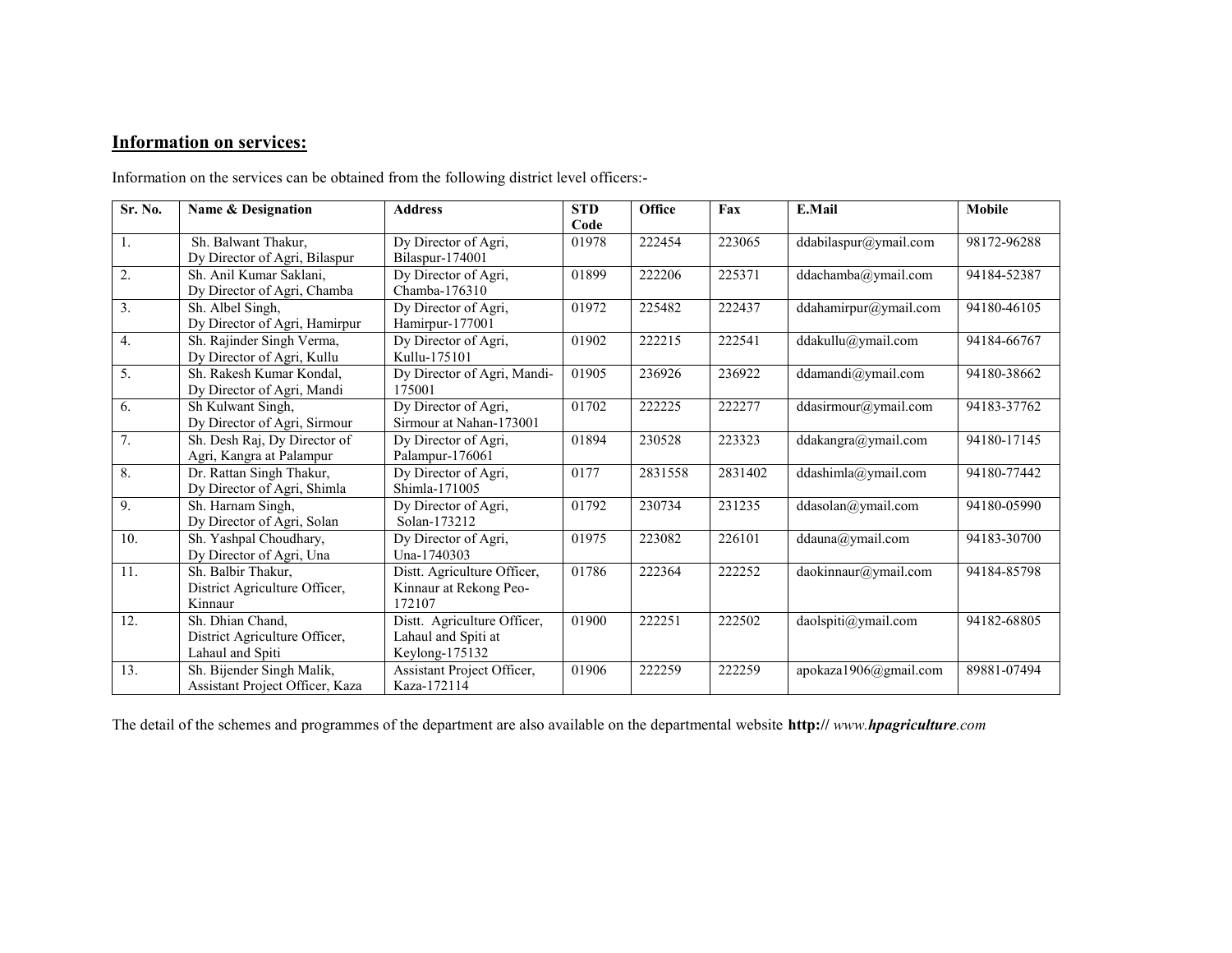## **Redress of Grievance**

In case of non-compliance of the service standards, the service recipients/ stakeholders can contact the following Public Grievance Officer:-

#### **North Zone: (District Kangra, Chamba, Hamirpur, Una & Mandi)**

| <b>Name</b> | Address                                         | Tel No.     | E mail              | Mobile No. |
|-------------|-------------------------------------------------|-------------|---------------------|------------|
|             |                                                 |             |                     |            |
|             | Additional Director of Agriculture, Dharamshala | 01892223642 | adadshala@ymail.com |            |
|             |                                                 |             |                     |            |

#### **South Zone: (District Shimla, Solan, Sirmour,Kullu, Bilaspur, Kinnaur and Lahul & Spiti)**

| <b>Name</b> | Address                                                                                  | Tel No.      | E mail                 | Mobile No. |
|-------------|------------------------------------------------------------------------------------------|--------------|------------------------|------------|
|             |                                                                                          |              |                        |            |
|             | Joint Director of Agriculture, Directorate of<br>Agriculture, Himachal Pradesh, Shimla-5 | 0177-2830345 | krishibhawan-hp@gov.in |            |

## **Escalation of Grievance:**

In case the grievance is not redressed at zonal level, the same can be taken up at higher level to the following nodal authority:

| <b>Name</b>     | Address                                               | Tel No.      | E mail                 | Mobile No. |
|-----------------|-------------------------------------------------------|--------------|------------------------|------------|
| Sh Ramesh Chand | Director of Agriculture,<br>Himachal Pradesh Shimla-5 | 0177-2830620 | krishibhawan-hp@gov.in | 9816132705 |

The grievance can also be lodged on-line on the following link:

#### **http://admis.hp.nic.in/esamadhan/**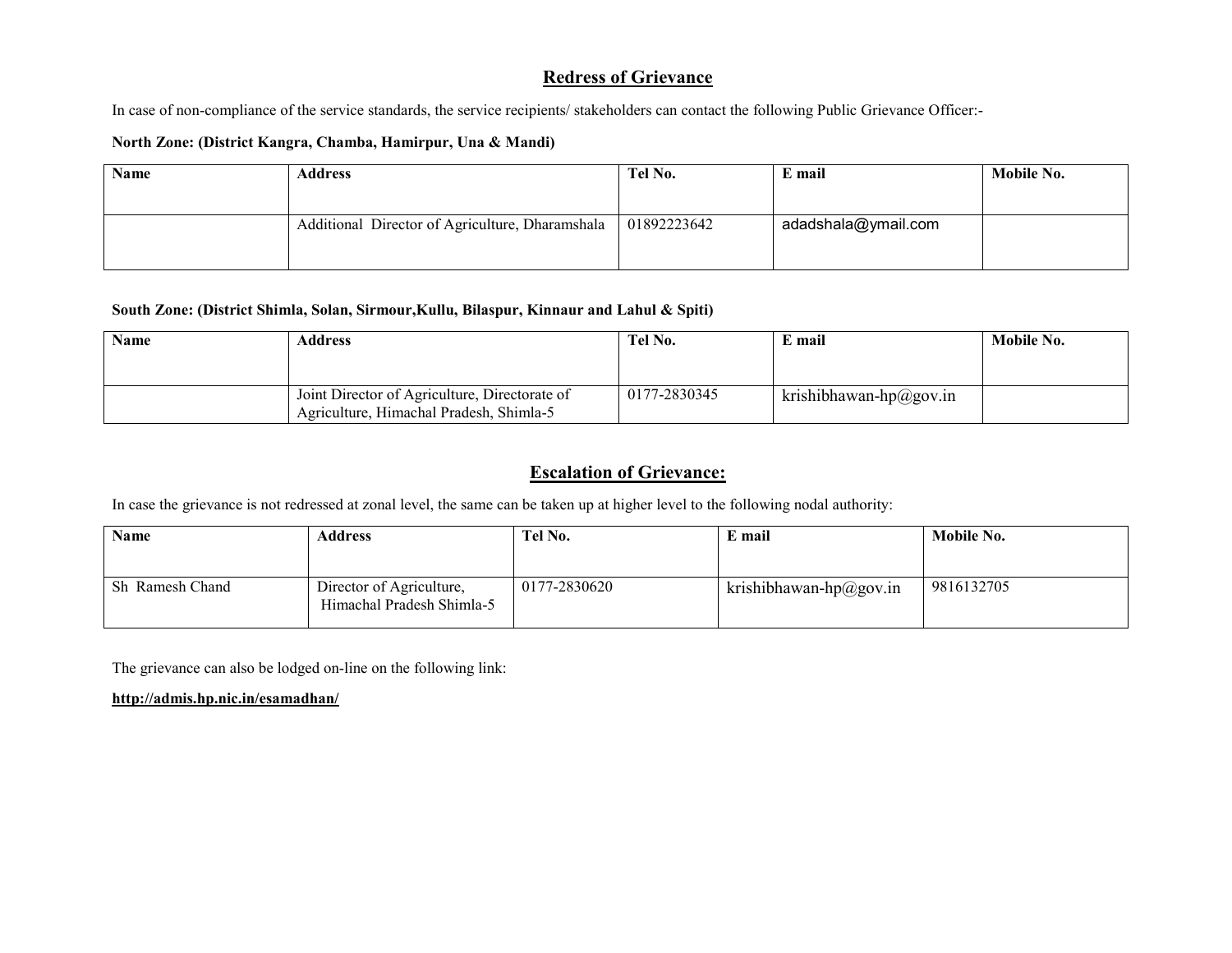## **LIST OF STAKEHOLDERS/ CLIENTS OF THE DEPARTMENT**

| Sr. No. | <b>Stakeholders</b>                                                    |
|---------|------------------------------------------------------------------------|
| 1.      | Farmers of the state.                                                  |
| 2.      | Farmer groups/ Primary Agricultural Cooperative Societies/NGOs         |
| 3.      | Input dealers (seeds, pesticides, implements & machinery, fertilizers) |
| 4.      | Seed producers                                                         |
| 5.      | Manufacturers of fertilizers, pesticides, implements & machinery etc.  |
| 6.      | HP Govt. Departments                                                   |
| 7.      | HP Marketing Board                                                     |
| 8.      | <b>HIMFED</b>                                                          |
| 9.      | <b>IFFCO</b>                                                           |
| 10.     | <b>NFL</b>                                                             |
| 11.     | <b>KRIBHCO</b>                                                         |
| 12.     | <b>Banking Sector</b>                                                  |
| 13.     | SAUs/KVKs/ZRS                                                          |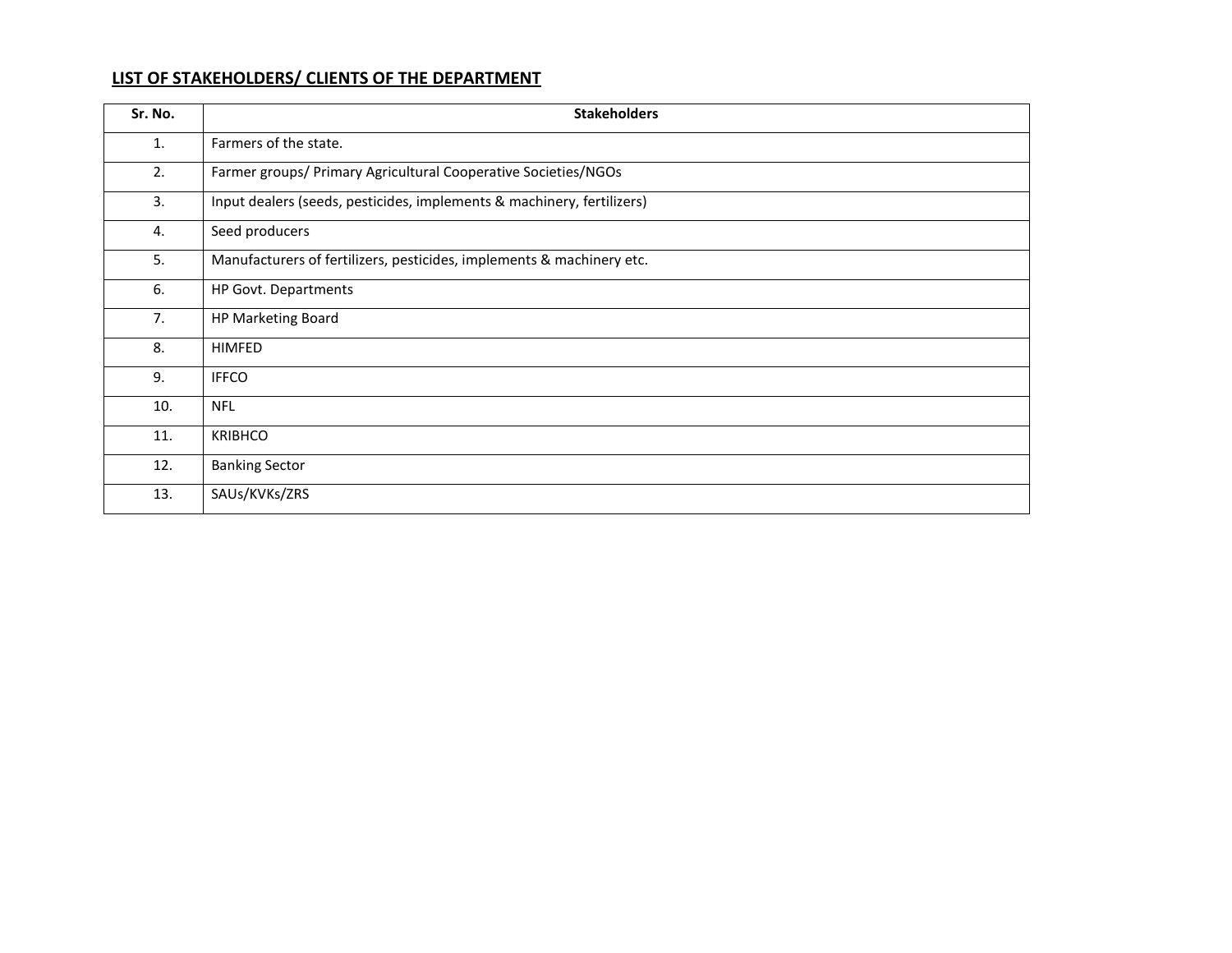## **List of Responsibility Centers /Attached/Subordinate Organizations:**

| Sr.<br>No. | <b>Responsibility Centers &amp;</b><br><b>Subordinate Organizations</b> | <b>Address</b>                                                              | Tel. No.                                  | Email                                                               |
|------------|-------------------------------------------------------------------------|-----------------------------------------------------------------------------|-------------------------------------------|---------------------------------------------------------------------|
| 1.         | Director State Seed & Organic Produce<br>Certification Agency           | Boileauganj, Shimla-05                                                      | 01772830643                               | hpssopca@gmail.com                                                  |
| 2.         | Addl. Director of Agriculture                                           | North Zone, Dharamshala                                                     | 01892223642                               | adadshala@ymail.com                                                 |
| 3.         | Jt. Director of Agriculture                                             | Joint Director-I<br>$\mathbf{1}$ .<br>Joint Director-II<br>$\overline{2}$ . | 01772831263<br>01772830644                | krishibhawan-hp@gov.in<br>krishibhawan-hp@gov.in                    |
| 4.         | Director, SAMETI                                                        | Craigneno, Mashobra, Shimla-07                                              | 01772740240                               | sametimashobra@ymail.com                                            |
| 5.         | Principal, FTC                                                          | Sundernagar, Mandi                                                          | 01907267238                               | ftcsundernagar@ymail.com                                            |
| 6.         | <b>Divisional Engineer</b>                                              | Div. Shimla,<br>Div. Mandi<br>Div. Palampur                                 | 01772831341<br>01905242234<br>01894231446 | deshimla@ymail.com<br>debhangrotu@ymail.com<br>depalampur@ymail.com |
| 7.         | Dy Director of Agriculture                                              | DDAs in 10 Districts and DAOs in Kinnaur<br>and Lahul & Spiti               |                                           |                                                                     |
| 8.         | Sr. Analytical Chemist                                                  | Hawthornvilla, Shimla-05                                                    | 01772650110                               | sacshimla@ymail.com                                                 |
| 9.         | Sub. Div. Soil Conservation Officer                                     | SDSCOs in 21 soil conservation sub<br>divisions                             |                                           |                                                                     |
| 10.        | Soil Testing Officer                                                    | $\overline{\text{STOs in 1}}$ districts except<br>Lahul & Spiti             |                                           |                                                                     |
| 11         | Subject Matter Specialist (Agri.)                                       | One SMS in each block                                                       |                                           |                                                                     |
| 12         | Agri. Dev. Officer                                                      | 2 in each block                                                             |                                           |                                                                     |
| 13.        | Agri. Extension Officer                                                 | 4-6 in each block                                                           |                                           |                                                                     |